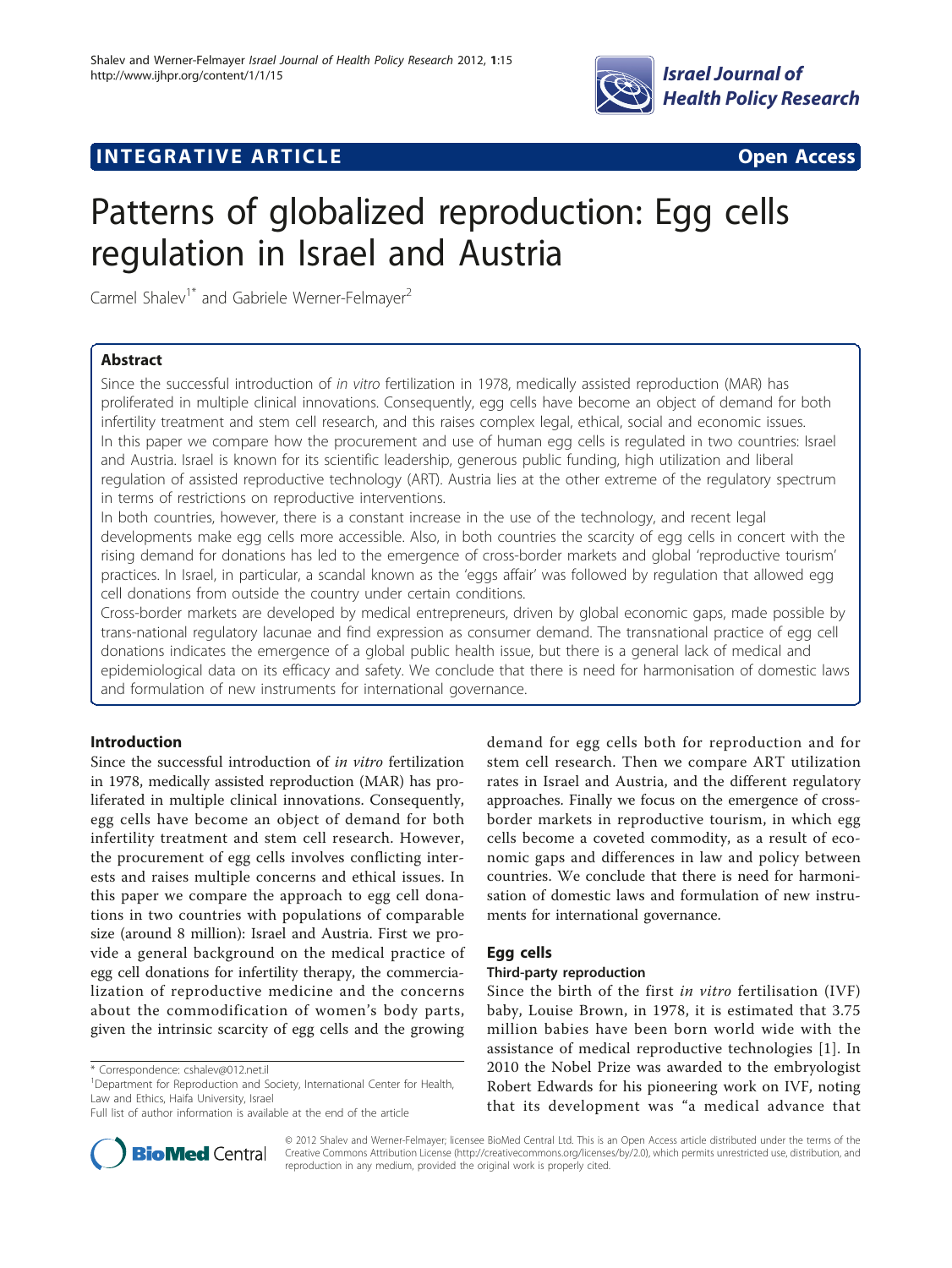represents a paradigm shift in the treatment of many types of infertility" [\[2](#page-9-0)]. Indeed, IVF was introduced as a treatment for female infertility in the case of blocked fallopian tubes, but by the mid-1990s it had become standard treatment for male infertility together with intra-cytoplasmic sperm injection  $\left(\text{ICSI}\right)^{1}$ , as well as for cases of infertility with unknown cause [[1\]](#page-9-0). IVF is also utilised with third-party reproduction practices (sperm donors, surrogate mothers and egg cell donors), primarily to address medical indications of infertility in heterosexual couples, and subsequently to overcome nonmedical obstacles to pregnancy and parenthood, for singles and same sex couples.

Like in the case of IVF, medical indications for egg  $\text{cell}^2$  donation expanded rapidly. At first, it was indicated as treatment for female infertility due to ovulatory disorders. It soon came to be used also in cases of genetic and mitochondrial mutations. In the latter decade, assisted reproductive technology (ART) with egg cells donation has been utilised increasingly by menopausal women who can still carry pregnancies. Since egg quality is the primary barrier to pregnancy in older women [[3\]](#page-9-0), egg cell donations from younger women have come to be perceived as a means to extend the child-bearing years of older women in their late forties and fifties. In the course of these developments, a market has formed around the need for egg cells, and they have emerged as a coveted commodity.

Many of these developments have been driven by private medical entrepreneurs. A major factor in the rapid proliferation of assisted reproductive technology (ART) was its burgeoning in the USA in what has been described as a 'Wild West' of unregulated research, characterized by an almost instantaneous translation of experimental procedures into marketed services [[4\]](#page-9-0). In recent years, the commercialization of reproductive medicine has become evident also in the emergence of transnational markets in reproductive tourism, in which women are both buyers and sellers, including for the purpose of egg cell 'donation'.

Who are the donors? Websites boast that they do not accept all candidates and pride themselves on their connection with university students, which implies that their potential donors are young, intelligent and of relatively high socio-economic status. Candidates are screened for medical counter-indications, such as reproductive disorders or genetic disease. They are described in terms of personality traits, talents and hobbies. Physical features are also marketed, either to match the looks of the prospective egg cell recipient, or a eugenic model of weight, height, hair, eye color and race, according to the preferences of the recipients [\[5](#page-9-0)]. The websites also recruit the donors. They persuade women by offering them significant sums of money, and appealing to their altruism and generosity to help another woman to get pregnant, experience childbirth and have a child, even if she cannot bear genetic offspring. At the end of the day, though, selling egg cells is not a respected occupation. Norms of anonymity transform the intimacy of reproductive relations into a cold business transaction, create secrecy, shame and taboo, and make it all too easy to objectify the egg donor - as if 'the lady vanishes' [[6\]](#page-9-0).

While there is a degree of market activity around sperm donation as well, major concerns arise in relation to the exploitation of women and the commodification of female body parts. Male and female reproductive factors are not analogous: sperm is abundant, easily obtainable and inexpensive; whereas egg cells are a scarce resource and their procurement entails risky and invasive intervention in the woman's body. In the context of third-party reproduction, the female body and its reproductive parts are of much higher market value than the male one. Interestingly enough, the need for eggs seems to be greater than for wombs, and the commerce in egg cells in recent years seems to have outgrown the surrogacy market. In Israel, for example, the number of requests to approve surrogacy agreements, over a period of fifteen years, is in the range of several hundreds.<sup>3</sup> On the other hand, during the parliamentary discussions of the Eggs Donation Law, 2010, estimates of the number of women seeking egg cell donations each year were in the thousands. Meanwhile, stem cell research for regenerative medicine presents an additional demand for egg cells that competes with the need for reproductive purposes [\[7](#page-9-0)].

#### Scarcity and delicacy

Human egg cells were not known as such until their discovery by the embryologist Karl Ernst von Baer in 1826. At the time, they were thought to be a mere vessel for the male semen, and their essential contribution to embryo formation was not acknowledged until the second half of the  $19<sup>th</sup>$  century [\[8\]](#page-9-0). Today we know the details of the sophisticated biological processes regulated by hormones which lead to the formation of mature egg cells in women of reproductive age. It seems that the entire pool of immature egg cells is built up prenatally, peaking at the  $20<sup>th</sup>$  week of fetal development. Afterwards, a process termed atresia systematically reduces their amount from 6 to 7 million to about 2 million at birth, and even further to about 250,000 by the start of menstruation. During a woman's reproductive years, usually one more or less immature egg cell will embed in the follicle per cycle, $4$  and only between 300 and 500 egg cells will mature overall to a stage in which they can be fertilized. This intricately regulated process starts to wind down around the age of 40 and finally stops around the age of 50. The ovarian ageing process affects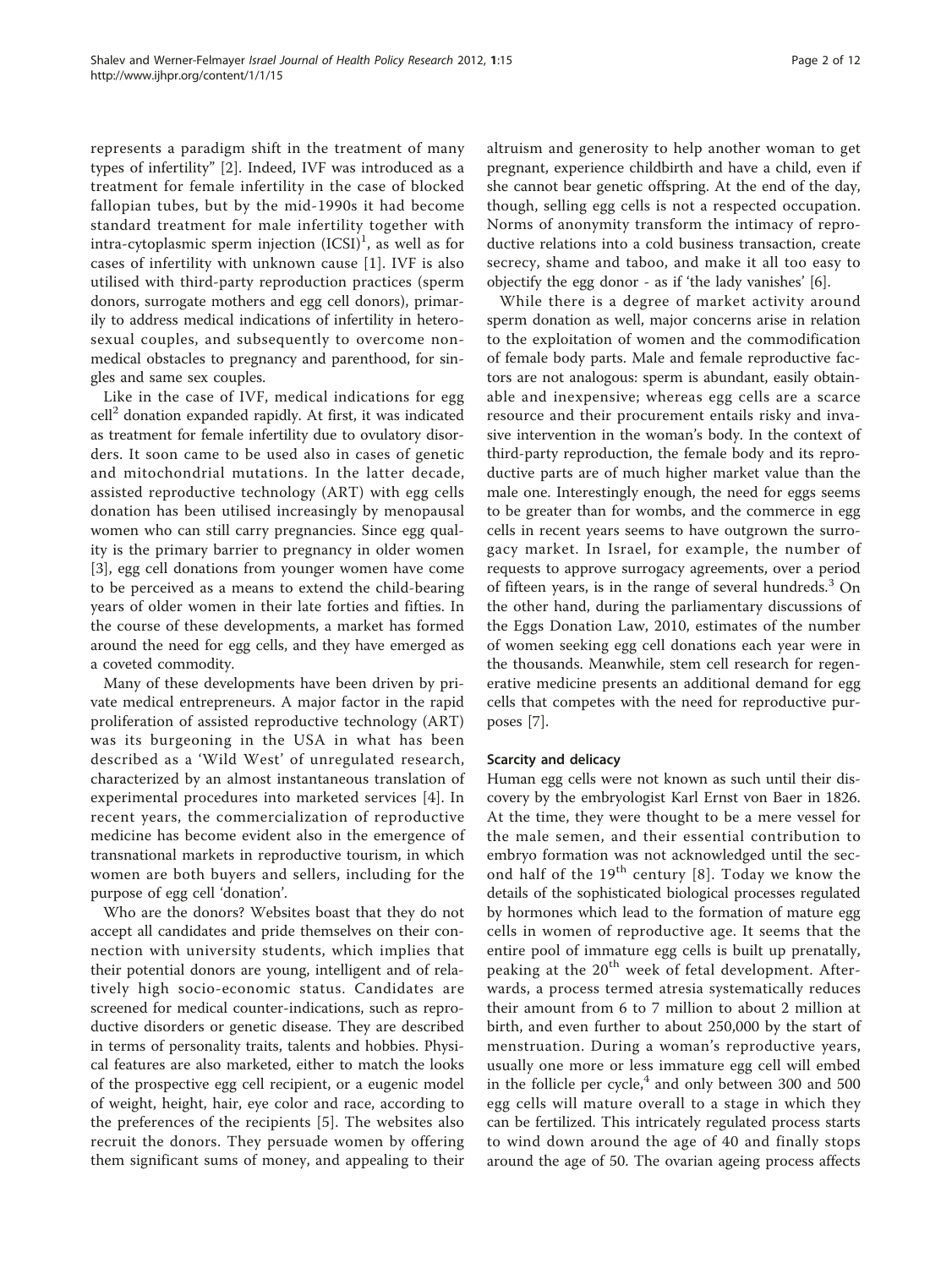both the quantity and quality of egg cells, and this in turn results in increased rates of chromosomal disorders making pregnancy impossible in the majority of cases or causing more or less severe birth defects. Numerous factors can disturb the complex processes of ovarian function which may lead to premature ovarian failure and infertility [\[9,10\]](#page-9-0).

In other words, the mature egg cell is a precious natural specimen for each woman. Because in most natural cycles only a single follicle matures, it has become standard IVF procedure to administer hormonal treatment so as to induce artificial maturation of more than one egg cell, and to stimulate the release of a large number of eggs in any one menstrual cycle. However, the risks of intervention for egg cell procurement are substantial. First, the hormonal treatment regimens can carry adverse reactions. Ovarian hyper-stimulation syndrome, a potentially life-threatening condition, is one of the more prominent immediate risks, while knowledge of the long-term effects is limited so far. Milder stimulation protocols are less risky and show cumulative pregnancy rates that are comparable to standard protocols, but may require more cycles of treatment [[11-13](#page-9-0)]. In addition, the egg retrieval procedure itself is intrusive and requires local or general anesthesia. (See Additional File [1](#page-9-0) for a description of the health risks in Israel's standard IVF informed consent form.)

At the same time, commercialized medical practices are often geared towards maximizing productivity or optimizing yields, and are driven by 'competition for patients, desire for high fertility rates and the need for quick results', at the expense of donor health [[13\]](#page-9-0). Because many of these practices take place in the private market, there is inadequate epidemiological data on the risks for egg donors, but anecdotal testimonies indicate that they can be substantial [[14\]](#page-9-0). One UK press report brought the stories of two women who claimed to have suffered health damage after donating eggs at a clinic in Bucharest which was collaborating with a private clinic in London. One of the women, aged 18 at the time of the donation, was left with scarred ovaries that rendered her infertile [\[15\]](#page-9-0).

#### Stem cell research

Meanwhile, egg cells have also become a coveted commodity in embryonic stem cell research for the purpose of personalised regenerative medicine (i.e., the potential production of homologous tissue or organs for transplantation in sick persons). Any progress in this area will translate rapidly into economic profit long before it reaches the patient's bedside, and this creates a conflict of interest that can compromise research integrity.

This came to light in 2005, in what came to be known as the Korean stem cell scandal. The affair involved a veterinarian scientist who had published two papers in Science magazine in which he claimed to have successfully extracted stem cells from human embryos cloned by means of somatic cell nuclear transfer (SCNT).<sup>5</sup> Allegations of scientific misconduct were exposed by journalists and led to an independent investigation conducted by Seoul National University, which found that the scientist had intentionally fabricated research results. Consequently Science retracted the fraudulent publications. The investigation also found ethical misconduct in the appropriation of the human egg cells that were used for the cloning research. The scientist claimed to have used a new technique that reduced the need for eggs. However, contrary to his claim of having used 185 eggs, according to research records kept in his laboratory at least 273 eggs were shown to have been used [[16\]](#page-9-0). Korea's National Bioethics Board found that he had used a total of 2,221 eggs from 119 women, and there were serious shortcomings in the process of obtaining informed consent from them [[17](#page-9-0)]. Among other things, the research team did not properly inform women about the health risks involved in the follicle stimulation protocols and the egg cell procurement procedure, junior members of the research team were pressured into providing egg cells, and researchers had paid donors although the consent form stated that they had received no financial payment [\[7,18\]](#page-9-0).

Following this scandal SCNT research fell into some disrepute, while scientists' interest shifted to a certain degree from embryonic to adult stem cells. Alternative methods have been established to achieve induced pluripotent cell lines<sup>6</sup> from adult skin cells, without using egg cells or embryos, and research in this field is progressing rapidly [[19\]](#page-9-0). Nonetheless, the SCNT approach is still a subject of strong research interest [[20\]](#page-9-0); and egg cells remain an important raw material for research in reproductive and regenerative medicine. There is also interest in parthenogenic blastocysts<sup>7</sup> for use in potential cell therapies. Patient-specific transplantation tissues and organs or 'personalised' stem cell therapies, with either SCNT embryos or parthenogenic blastocysts, would require large numbers of egg cells for translation into clinical practice. If such research proves to have clinical application, the availability of sufficient numbers of egg cells will become a major problem and is likely to exceed the demand generated by infertility treatments [[21\]](#page-9-0).

Another experimental technique that is intended to 'repair' egg cells of IVF patients illustrates both the reciprocal impetus of reproductive and regenerative medicine and the rapid translation of experimental procedures into clinical practice. In analogy to SCNT, chromosomes from a patient's egg cell can be introduced into an enucleated healthy donor egg cell in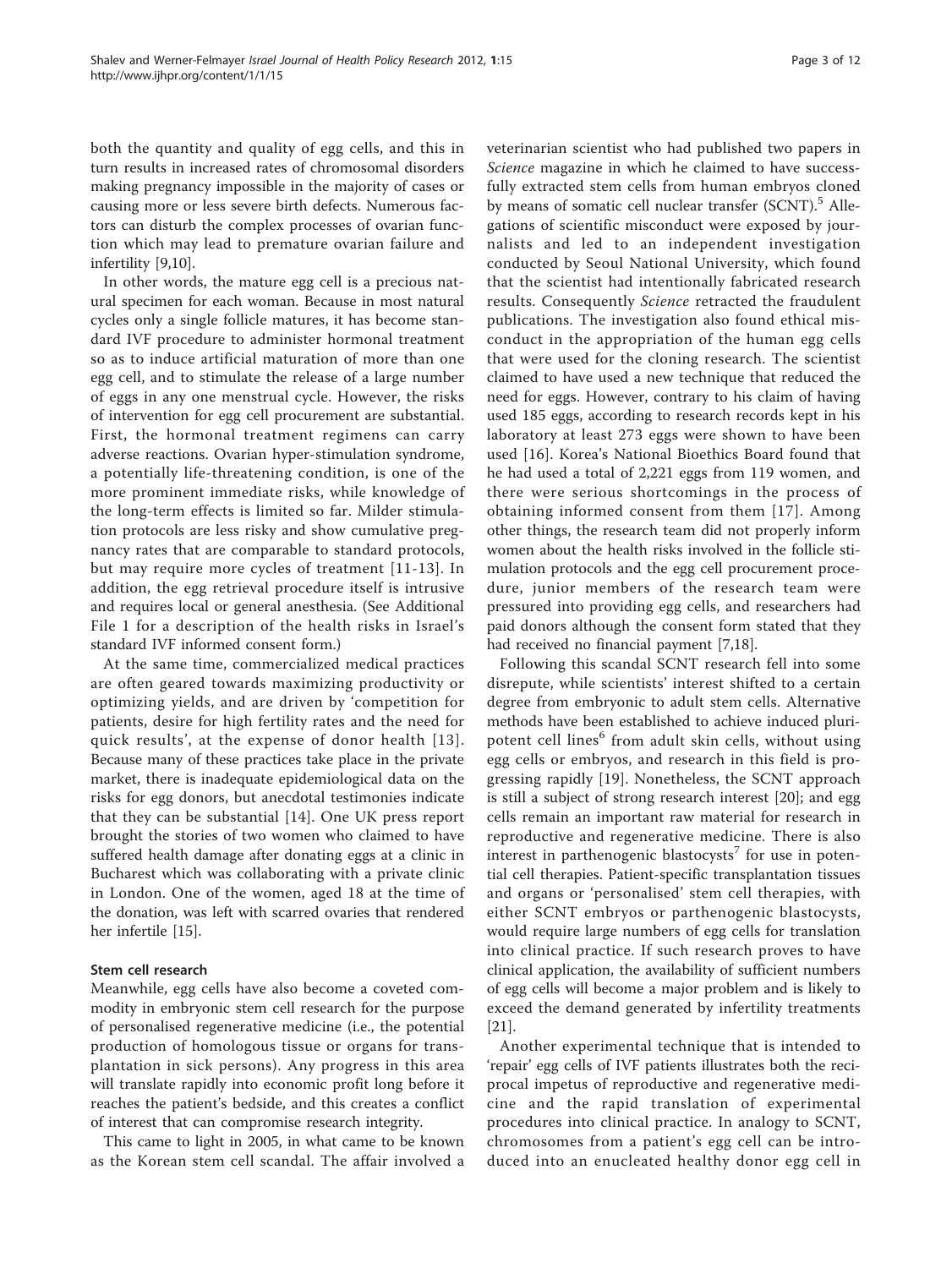order to avoid transmission of defects connected to mutations of mitochondrial DNA.<sup>8</sup> Recently, the UK Human Fertilisation and Embryology Authority published a report on the technique, referred to as 'threeparent IVF' because the offspring would have a small amount of the egg donor's genetic material and therefore three genetic parents [[22\]](#page-10-0). Although further research is needed, researchers are already pressing the government to prepare legislation that would make the procedure legal for translation into clinical practice [\[23](#page-10-0)].

## Israel and Austria

## ART utilization

In both Israel and Austria the first IVF birth was reported in 1982, and subsequently ART services have become the standard of care. 24 IVF centers have been operating since 2002 in Israel [\[24\]](#page-10-0), whereas in Austria, there were 25 operating clinics in 2006 [\[25\]](#page-10-0), and 27 in 2009 [[26](#page-10-0)]. There is no available official data specifically on egg cell donations or implantations. However, differences in utilization rates and the extent of public funding for ART in general can be seen from the following data.

Israel is known for its high rates of ART utilization and innovative clinical practices. It boasts by far the highest rates of intervention in the world, measured by the number of IVF treatment cycles per capita [[27,28](#page-10-0)]. In Austria, reproductive interventions are far less acceptable, and ART utilization rates are lower:

• In 2002, the total number of IVF cycles in Austria was 4,680 (including ICSI and frozen embryo transfer)[[29\]](#page-10-0) compared with 20,886 in Israel [[24\]](#page-10-0).

• In Austria, for 2004, 658 live births following ART were reported [[27\]](#page-10-0), whereas for the same year in Israel, Ministry of Health (MoH) data indicated 3,574 live births $^9$  [\[24](#page-10-0)].

• In Austria, ART live births accounted for about 1.3% of all births in 2008 [\[26](#page-10-0)], compared with 3% in Israel [[24\]](#page-10-0).

Austria and Israel also differ in the scope of public funding. In Austria, in 2008, 289 of the 1,039 ART live births were in public clinics while 750, the majority, were in private clinics [[26](#page-10-0)]. Under Austria's IVF Fund Act, 1999 (IVF-Fonds-Gesetz) subsidies cover 70% of treatment costs for a maximum of four cycles in eligible clinics (both public and private), with a possibility of additional cycles of treatment if pregnancy was achieved within the first four [[30](#page-10-0)]. In Israel, funding under the National Health Insurance (NHI) Law, 1995 covers unlimited IVF treatment cycles for up to two children within the current relationship.

Austrian law does not allow egg cell donation, as we shall see, but in Israel, clinical guidelines for public funding of IVF, issued in 1998, recommended that women undergoing IVF with their own eggs would be eligible for public funding only up to the age of 45 years, while the age limit for women undergoing IVF with donor eggs was set at 51 [[31](#page-10-0)]. The Eggs Donation Law, 2010 extended the age of eligibility for accessing treatment by another three years, to 54. It is yet to be seen whether public funding guidelines will be adjusted, or whether the gap between the Law and the guidelines will create a new market for private medical practice.

There are multiple cultural factors that explain the differences in the use and public funding of ART in Israel and Austria. Israeli doctors are leaders in ART research and development. Jewish tradition places high value on the religious commandment to be fruitful and multiply, and the family is a central institution in social life. Israeli individuals and society have a general propensity to accept and consume technological novelties. Demographic policy is pro-natal against the historic backdrop of the Holocaust and in the context of the Israeli-Palestinian conflict [[32-34\]](#page-10-0). And the Supreme Court has struck down restrictions on access to ART under Israel's IVF regulations [[35](#page-10-0)] on more than one occasion, on grounds of a constitutional right to parenthood [[36,37\]](#page-10-0).

On the other hand, Austria has a Catholic tradition that views the fertilised egg as a human being deserving protection. Like in other western European countries, fertility rates are below replacement level and women have the freedom to choose not to have children. In general, Austrian society is cautious about scientific progress and due to the history of the Nazi eugenics, the political culture is sensitive to technical interventions at the beginning of life. According to a 2010 survey, it is the least optimistic among European countries about biotechnology [\[38](#page-10-0)]. In addition, Austria's medical system is still predominantly public, and the influence of private biomedicine and the biotechnological industry is small compared to other western countries. These factors combine to explain that there is less interest in and demand for ART in Austria compared with Israel.

At the same time, in both Israel and Austria, there has been a steady increase in ART utilization rates over the past decade (Table 1). In Israel, the total number of treatment cycles rose by 56%, from 2001 to 2009,

Table 1 Increase in ART utilization over the past decade

|      | Israel |                                                                    | Austria |     |
|------|--------|--------------------------------------------------------------------|---------|-----|
|      |        | year no. of cycles per capita ratio no. of cycles per capita ratio |         |     |
| 2001 | 20.512 | 129                                                                | 4.726   | 237 |
| 2009 | 31.978 | 178                                                                | 6.599   | 322 |

Data for Israel are found in ref. 24; data for Austria were taken from ref. 26. The per capita ratio is the number of treatment cycles per 1,000 women between the ages of 15 and 49. Counts of Austrian women of the respective age group are found on [www.statistik.at.](www.statistik.at)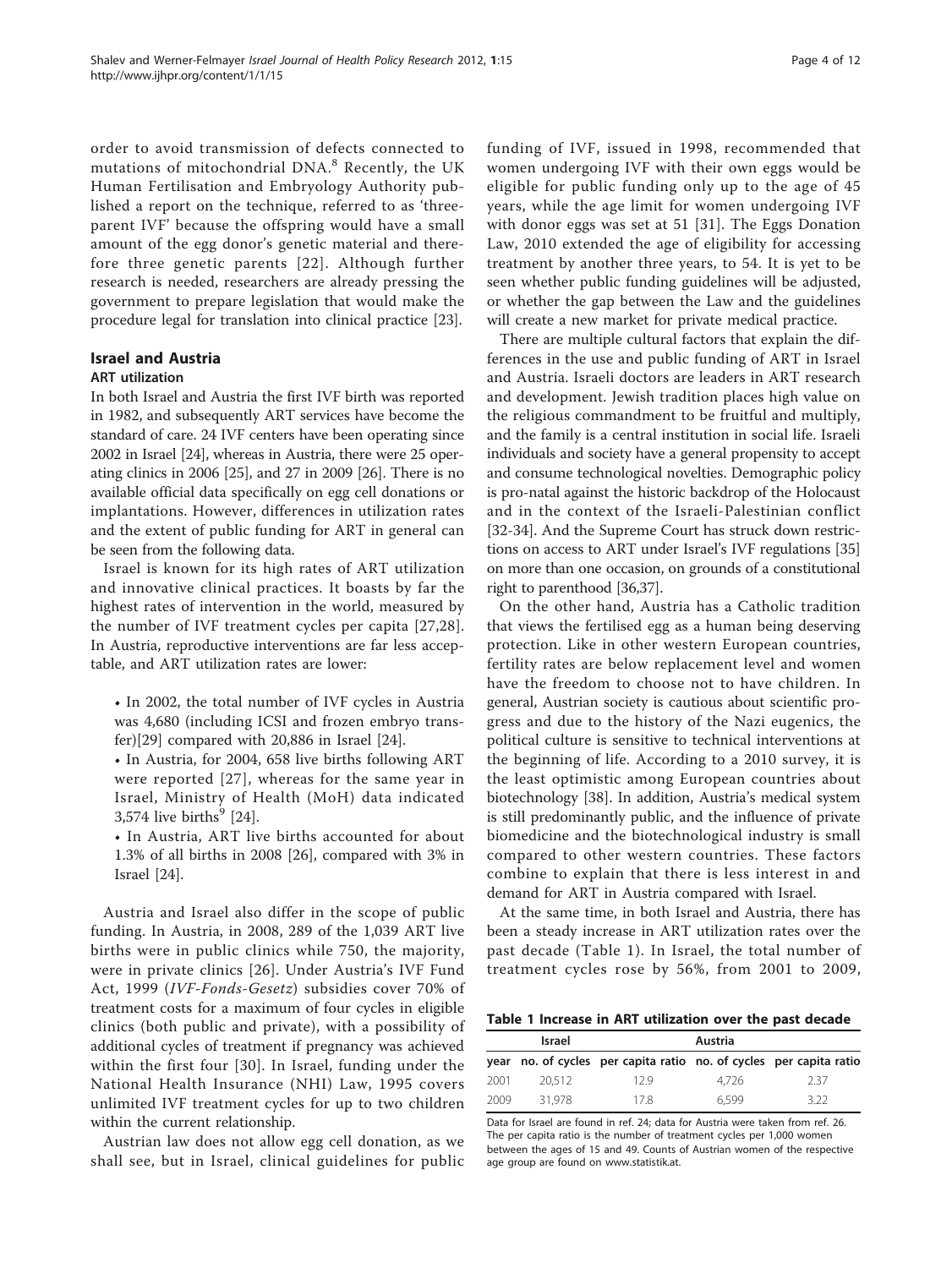together with an increase in the per capita ratio<sup>10</sup> by 38% [[24\]](#page-10-0). Over the same period of time, in Austria, there were similar increases. Treatment cycles rose by 39%, and the per capita ratio increased by 36% [[26\]](#page-10-0). These data correspond to observations from other countries in Europe [\[25\]](#page-10-0).

## Regulation of egg cell donation (a) Israel

Prior to the enactment of Israel's Eggs Donation Law, 2010 [[39](#page-10-0)], the IVF Regulations allowed egg cell donations only by women who were undergoing IVF as infertility treatment. The rationale was that the health risks could not be justified unless the intervention was undergone primarily for the donor's own benefit. But given the difficulty in obtaining human egg cells, infertility patients ordinarily prefer to fertilize and preserve for their own use all the eggs retrieved in a given cycle. The discrepancy between the reluctance of patients to donate eggs and the increasing demand for donations led to a so-called 'shortage'. Private clinics started offering economic inducements to infertility patients to donate eggs, by waiving certain costs of treatment if they would agree to 'share' their eggs with others [[40](#page-10-0)]. However, this source dried up for all practical purposes after the exposure, in 2000, of a scandal that came to be known as the 'eggs affair'.

The affair came to light when some women filed a personal injury action claiming damages from one of Israel's leading fertility experts, who was a chief of gynecology at one of its largest public hospitals. The plaintiffs alleged that the doctor submitted them to excessive hormonal stimulation, retrieved dozens of eggs from single treatment cycles, and used these eggs in the treatment of large numbers of recipients at a private clinic without their informed consent. The case was eventually settled out of court, but the plaintiffs had also complained to the police, and this led to a criminal investigation [[41](#page-10-0)]. The criminal proceedings culminated in a plea bargain, according to which the doctor confessed to certain facts and the matter was referred to a professional disciplinary tribunal, which eventually suspended his medical license for a period of two and a half years. Because the case was not adjudicated in a court of law, and the decisions of the disciplinary court are not made public, the full facts of the affair were never made clear. According to journalist reports, the doctor confessed that in one case he removed 232 ova from one patient and used 155 of them for 33 recipients, and in another, he took 256 ova and used 181 for treating 34 other women [[42\]](#page-10-0).

A crisis of trust between infertility patients and their doctors resulted, and the practice of eggs donation in Israel ceased almost entirely. At the time, it was

estimated that 2,000 women in Israel were waiting for a donation [[43](#page-10-0)]. The MoH responded by appointing an ad hoc committee which concluded its deliberations in 2001 and recommended legislation to allow donations by healthy volunteers [\[44](#page-10-0)], but it took almost ten more years until the Eggs Donation Law was enacted in 2010. Meanwhile, the practical solution to the local shortage was to allow (or create) a cross-border flow of human egg cells from other countries in which there were no legal restrictions on young healthy woman acting as donors, or on paying them to do so. Thus, the MoH amended the IVF Regulations so as to permit the use of egg cells imported from other countries [\[45](#page-10-0)]. Nonetheless the numbers of women in need continued to grow. By 2007, when the legislature took up the governmental initiative to enact a law that would allow donation by healthy volunteers inside Israel, the numbers of women waiting for egg donations was estimated at 6,000 by a patient organization advocate [\[46](#page-10-0)], a three-fold increase since the start of the public debate in 2000.

In addition there was a new demand of scientists for egg cells for the purpose of cloned stem cell research. While Israel's anti-cloning statute prohibits reproductive cloning [[47](#page-10-0)], stem cell research with embryos cloned from human egg cells is not forbidden, subject to approval by an ethics review committee. However, under the IVF Regulations, egg cells taken from a woman's body could be used only for the purpose of reproduction, and this precluded their use for research. Consequently, in 2003, the committee vested with advisory authority under the anti-cloning statute called for a change in legal regulation that would allow the donation of egg cells for research [\[48](#page-10-0)]. In view of this, the MoH put on hold the draft legislation proposed in 2001, to allow egg cell donations by healthy volunteers for infertility treatment, so as to prepare a comprehensive legislative proposal that would include donations for research as well. The bill was published in 2007 [[49](#page-10-0)] and eventually enacted by the Knesset in 2010.

The essence of the Eggs Donation Law, 2010 is to allow donations from healthy volunteers, primarily for infertility treatment, but the donor may designate up to 2 egg cells (or 20% of the total number of those retrieved in any given cycle) either for research or to be frozen for her own future use. In this respect the Law is permissive, but at the same time it subjects the practice of egg cell donation to detailed regulation. The donor must be between 21 and 35 years old, and she may undergo no more than three retrieval cycles, spaced at intervals of at least 180 days. There can be no more than two recipients from each retrieval procedure, so that all in all no more than six children can be born from any one donor. As mentioned above, there is an upper limit on the age of the recipient - no more than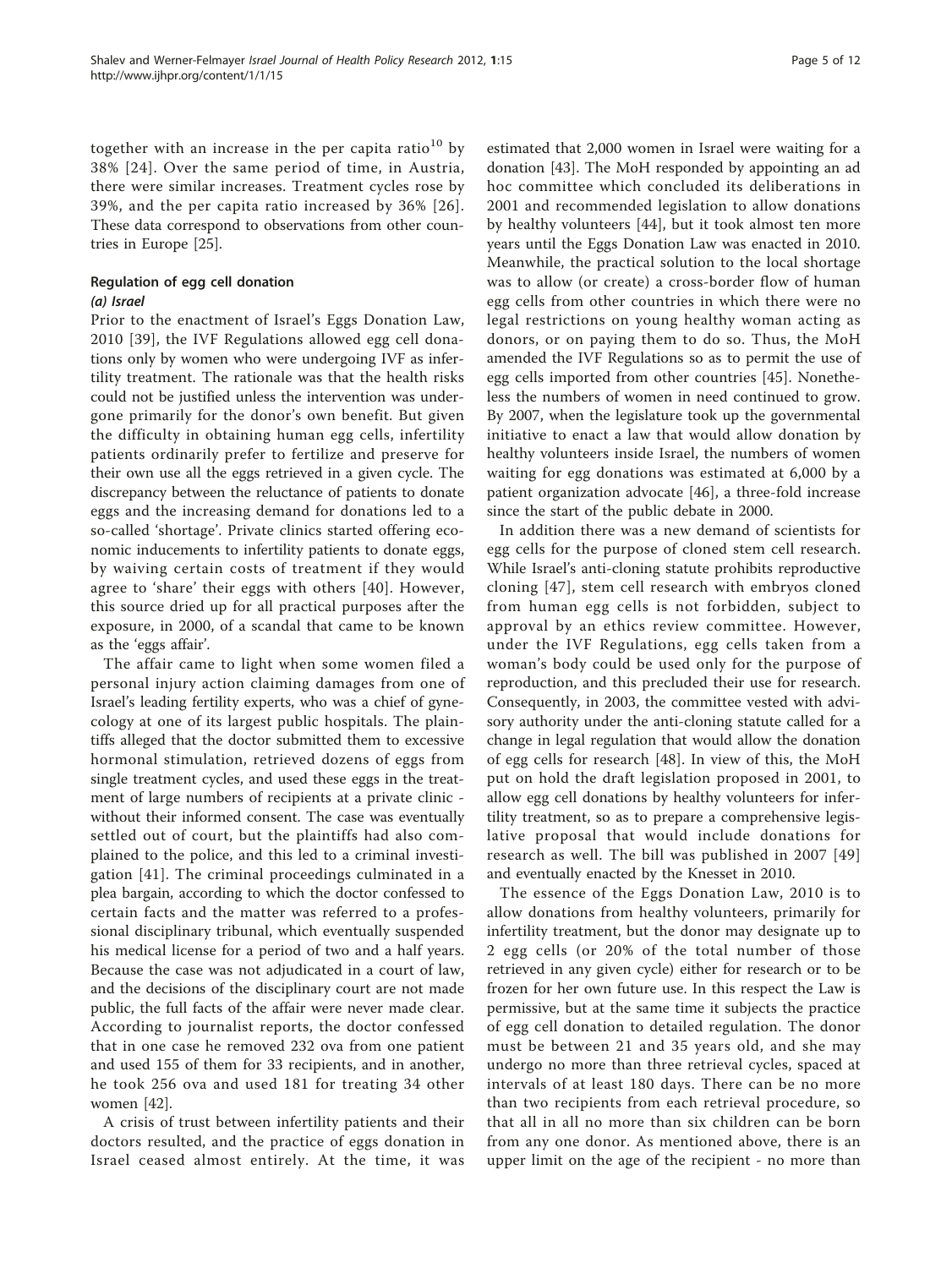54 years of age. The Law clarifies that the offspring is the legal child of the recipient and that the donor has no parental rights or responsibilities. While trading in egg cells is prohibited (section 8), the state will pay donors 'compensation' in an amount that is to be determined by the Minister of Health (section 43).

Furthermore, the Law imposes restrictions on the freedom of individual donors and recipients and subjects them to various technocratic mechanisms that are intrusive of privacy. For example, a donor may not be a married woman; she may not be related to the recipient; and the donation will be anonymous (section 13), unless special permission is obtained from an 'exceptions committee' (section 22). Both the recipient and the donor must submit a formal request - to a 'responsible physician' or the 'approvals committee', respectively (sections 11,12). The Law also establishes a 'data base' to keep track of the number of donations from each woman and to rule out any biological relation between the donor and the recipient (section 30), as well as an 'infants registry', mainly in order to preclude half-sibling marriage (section 33); $^{11}$  but neither the adults involved in the reproductive collaboration nor the children born as a result have a right to receive any identifying information from these sources.

#### (b) Austria

The law in Austria on MAR has been characterised as 'restrictive if not hostile' [\[50](#page-10-0)]. The Act on Reproductive Medicine (Fortpflanzungsmedizingesetz), 1992 [[51](#page-10-0)] allows the use of ART only within marriage or a stable heterosexual civil partnership<sup>12</sup>, and prohibits egg cell donation. Sperm donation can be used only by couples where the male partner is infertile, but not in combination with IVF, and is not available at all to single women or lesbian couples. In other words, IVF in Austria may be used only by a married or cohabiting heterosexual couple with their own gametes. Women must be no older than 40, and men - 50, when starting the treatment. The Act also provides that the mother of any offspring from IVF is the woman who carried the pregnancy, which excludes surrogate motherhood arrangements. Recent discussion of egg cell donation by Austria's Bioethics Commission revealed controversy over issues related to the commodification of egg cells and the exploitation of donors [\[52\]](#page-10-0).

Austria is also regarded as one of the countries with the most restrictive laws on embryo research in Europe [[53\]](#page-10-0). The Act on Reproductive Medicine states that human embryo cells capable of development may be used only for reproduction, and prohibits the creation of human embryos for research purposes as well as the procurement of stem cells from 'surplus' IVF embryos (i.e., embryos that will no longer be used by their parents and would otherwise be discarded) [[54\]](#page-10-0). Therefore, research on embryonic stem cells is not well established in Austria. At the same time, the Act does not expressly prohibit the import and use of embryonic cell lines, Austrian scientists are participating in EU funded projects of embryonic stem cell research [[52,55\]](#page-10-0), and funding through the Austrian Science Fund is not restricted for this research field as a matter of principle. There is currently a discussion as to whether 'surplus' embryos from IVF can be used for research with the informed consent of the parents. Embryos created by means of SCNT or parthenogenesis could also be used to establish stem cell lines, at least in theory, as these embryos would not have the potential to develop into a child [[52\]](#page-10-0). Nonetheless, there is no demand in Austria for egg cells for research, and their use for purposes other than fertilization raises ethical reservations.

In 1998 two married couples living in Austria and suffering from infertility challenged the constitutionality of the Act on Reproductive Medicine in a petition to its Constitutional Court, arguing that the prohibition of IVF with donated sperm or egg cells infringed the basic rights to privacy and to found a family guaranteed by the European Convention on Human Rights [[56\]](#page-10-0). For the purposes of this paper we focus on egg cells. In 1999, the Court gave its decision, finding that the Act did interfere with the applicants' rights, but that the interference was justified in view of the moral and ethical implications and the best interests of the child-to-be [[50](#page-10-0)]. Subsequently, in 2000, the couples applied to the European Court of Human Rights, which delivered its decision, in SH v Austria, in 2010 [\[57](#page-10-0)].

Austria argued that even though the right to respect for private life encompasses the right to fulfil the wish for a child, it does not follow that the State is under an obligation to permit indiscriminately all technically feasible means of reproduction. Austria's legislation was designed to avoid the forming of 'unusual' personal relations such as a child having more than one biological mother (a genetic one and one carrying the child). A third party submission by Germany argued that 'split motherhood' was an absolute novelty in nature and the history of mankind, and it posed a serious threat to the welfare of the child. German law also prohibits egg cell donation [[58\]](#page-10-0), and the intention is to protect the child's welfare by ensuring the unambiguous identity of the mother. The child would have difficulty coping with the fact that two women had a part in his or her biological existence. This ambiguity might jeopardize the development of the child's personality and self-identity. Another danger was that of conflict between the two mothers, to the detriment of the child.

Austria argued further that the aim of its law was to prevent 'exploitation and humiliation of women, especially those from economically disadvantaged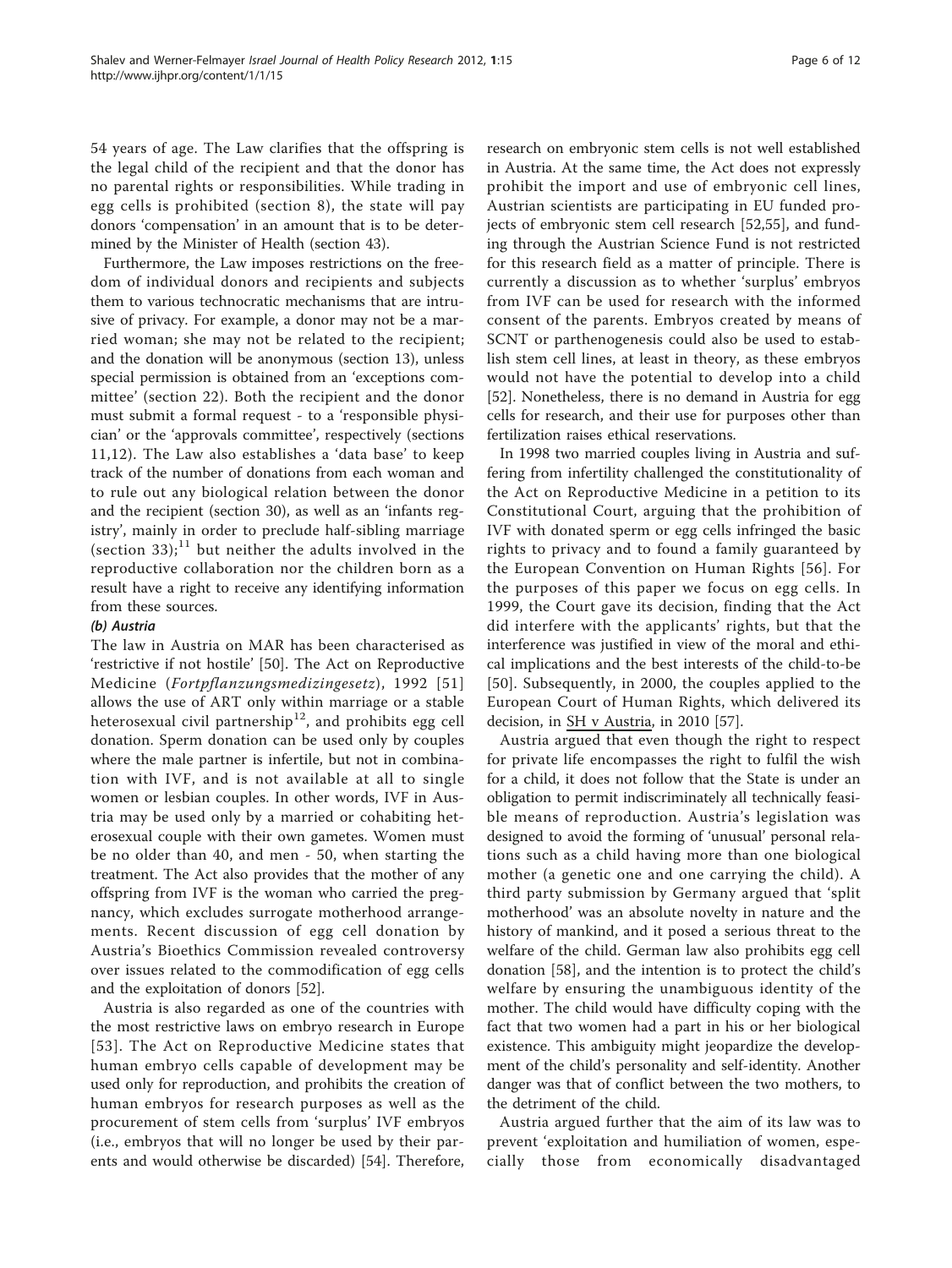backgrounds', who might be pressured to donate egg cells to other infertile women so as to receive IVF treatment which they could not afford otherwise.<sup>13</sup> It was also concerned about the risks of commercialization and the use of gamete donation for the 'selection' of children. Additionally, children had a legitimate interest in information about their descent, while with donated egg cells, the actual parentage of a child would not be revealed in the register of births.

The European Court noted that the state parties to the European Convention on Human Rights enjoyed a wide margin to regulate ART in view of the sensitive moral issues raised with the fast-moving medical developments related to IVF. Within this margin of discretion a state may prohibit ART altogether, but once it permits some of the technological applications it must conform with the principle of equality. Moral considerations or concerns about social acceptability were not sufficient justification to ban a specific technique such as egg cell donation. The risks, including that of the exploitation of women, could be minimized by less restrictive safeguards, such as the prohibition of remuneration for donation. The Court acknowledged that the certainty of motherhood - mater semper certa est - was a basic principle of civil law, but noted that family relations which do not follow the typical biological parent-child relationship, such as adoption, are not new. As for the legitimate interest of individuals to know their actual parentage, this was not an absolute right and could be balanced with the competing interest of donors in anonymity. The Court concluded, by a majority opinion, that it could not justify the difference in treatment between couples who needed egg cell donation and those who did not. $^{14}$ 

## Cross-border egg cell donations

Despite the differences between Israel and Austria with regard to the law, policy and practice of ART, limited local access to egg cells in both countries has led to the emergence of cross-border markets. Israel has been actively involved in 'reproductive tourism' related to egg cell donations. In Austria, the issue is less visible, but women there also use cross-border services, and private fertility clinics offer egg cell donation to their clients in cooperation with partner clinics in other European countries, e.g. Spain and the Czech Republic. These practices are part of a flourishing global market for egg cells, where transnational IVF clinics broker sales between generally poor, female vendors and wealthy purchasers, beyond the borders of national regulation and with little clinical or bioethical scrutiny [[7\]](#page-9-0).

Like other medical tourism practices that lie on a spectrum between life style spas and cosmetic services, trafficking in organs for transplantation and the fraudulent marketing of unproven stem cell treatments [[59](#page-10-0)], transnational egg cell donations - and surrogacy too - are driven by differences in law and policy between countries and economic gaps [[55,60](#page-10-0)]. For example, 'pregnancy contracts' are being outsourced to India where private fertility clinics are offering surrogate mother services as part of a \$ 2.3 billion medical tourism 'industry' because of the low costs and lack of protective regulation [[61,62\]](#page-10-0). IVF procedures in the unregulated Indian clinics generally cost a fraction of what they would in Europe or the U.S., with surrogacy as little as one-tenth the price [[63](#page-10-0)].

A recent study of six European countries estimated that between 11,000 to 14,000 patients per year were seeking cross-border ART services for between 24,000- 30,000 treatment cycles, because of legal restrictions in the country of origin. For example, single and lesbian women from France, Norway and Sweden go abroad for sperm donation, because it is not legally accessible to them in their home countries. Women from Germany seek egg cell donations abroad because they are illegal in their home country. Women from England also travel abroad for egg cell donations - because of waiting lists [[55\]](#page-10-0). Differences in economies and payments to egg cell donors also drive this reproductive tourism. In the USA payment to donors in the sum of 5,000 USD is standard [[64](#page-10-0)], while sums of 900 Euro in Spain or 500 Euro in the Czech Republic have been reported [\[65](#page-10-0)], and women at an Israeli clinic in Romania earned as little as 200 USD per retrieval cycle [\[66](#page-10-0)].

The record of Israel's involvement in extra-territorial egg cell donation practices is illustrative of the modus operandi of the global market. As mentioned above, following the cessation of donations by infertility patients in the wake of the 'eggs affair', the IVF Regulations were amended so as to permit the use of imported egg cells. The amendment allowed doctors "to implant an egg retrieved and fertilized outside Israel, in the body of a woman in Israel" [[45](#page-10-0)]. This meant that the egg cells would be provided by women at a facility outside Israel: the sperm of the male partner could be frozen in Israel and transported to the facility abroad; there the donated egg cells would be fertilized with the sperm; and the fertilized egg could then be frozen and transported back to Israel for implantation in the female partner. The MoH also authorized four clinics in Israel to engage in these procedures after examining and approving the clinical conditions and laboratory methods of their collaborating clinics in Romania and the Ukraine [[67\]](#page-10-0).

However, success rates of treatment with frozen embryos are lower than with freshly fertilized eggs. Much as medical tourism for kidney donations increased when it became known that transplantation success rates were higher with organs from live donors rather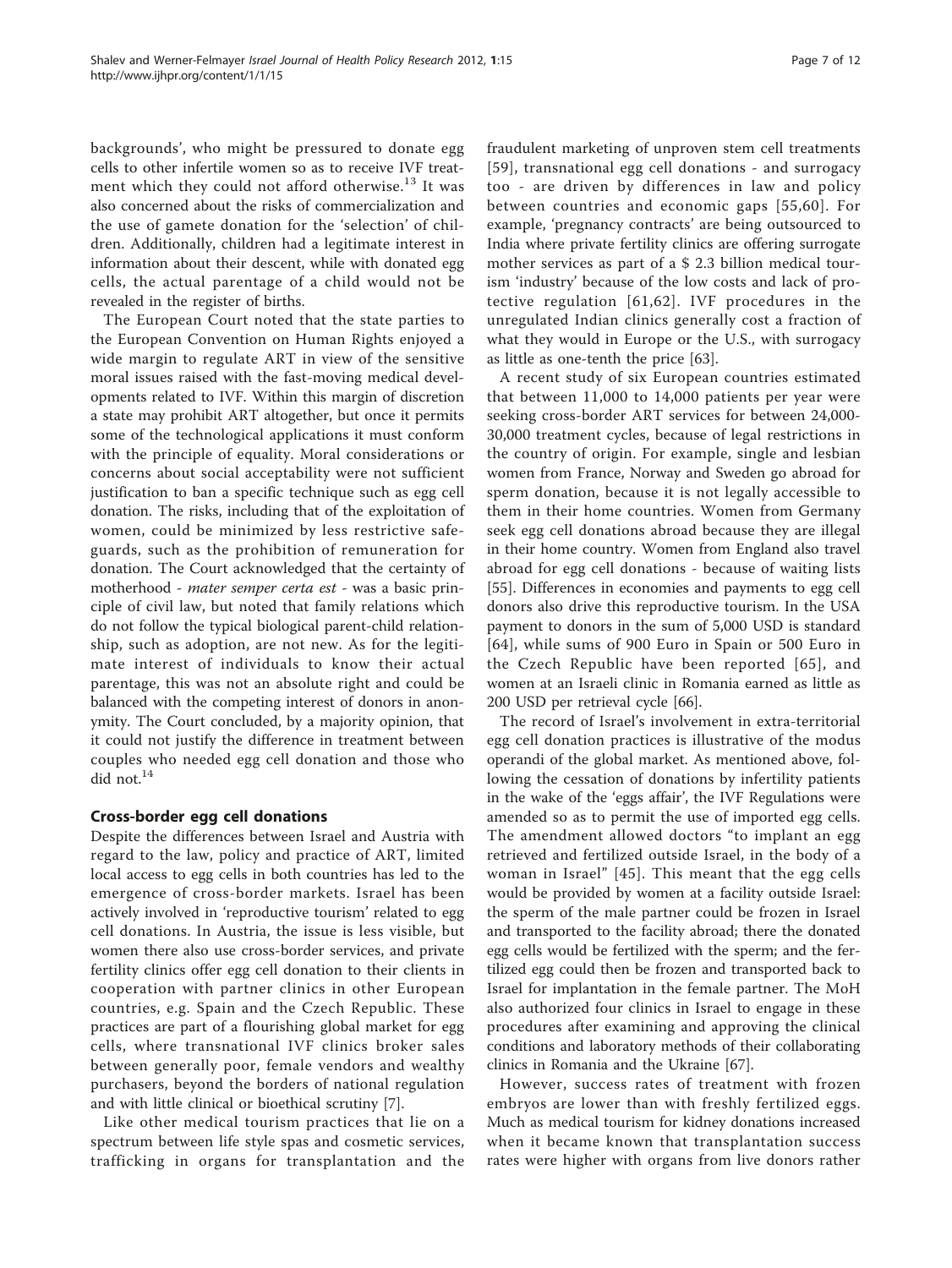than from cadavers, so too the evidence-based benefits of egg cell donation technology gave rise to medical entrepreneurism in the cross-border market. Israeli doc-

tors started advising their female patients to travel abroad to collaborating clinics where they would be implanted with freshly fertilized donated eggs. Sometimes the same doctors set up the IVF facility abroad as a private enterprise that would service their Israeli patients as well as those of the local population who could afford the fees. Often doctors would accompany their patients and perform the treatment at the clinic abroad. The website of one prominent private IVF center explained the package deal: a woman who wished to have an egg donation would need to travel abroad for implantation of the embryos, to the clinic where the egg cells were donated and fertilized; the flight there and back would be together with other patients and accompanied by a doctor from the center who would also perform the implantation. "All air travel arrangements, plane tickets, taxes, transfers and full pension hotel accommodation are taken care of by center staff and included in the cost of treatment" [[68\]](#page-10-0). The cost to patients was in the range of several thousand Euro or USD [\[66,69\]](#page-10-0).

When Israel allowed the use of egg cells from abroad because its own women were refusing to donate, it applied a double standard and turned a blind eye towards dubious practices that occur outside its territory in less regulated countries. Moreover, the blurring of medicine as professional practice and business creates a conflict of interests: between doctors' fiduciary relationship with the patient and their ethical duties of beneficence and non-maleficence, on the one hand, and their economic interest in profiting from the business, on the other. The ethical compromise is expressed in the testimony of a spokeswoman for an egg donation web forum during the parliamentary debate around the Eggs Donation Law. She testified that she was going for an egg donation in Eastern Europe for the tenth time. "It's not pleasant to say so", she said, "but there is good livelihood for lots of good and respectable doctors." ([[43](#page-10-0)], per Anonymous)

Clinics in public hospitals found that in order to keep their patients, they had to compete with these private medical practices, and also set up IVF facilities, mainly in Eastern Europe. Indeed, in July 2009, yet another 'eggs affair' shook Israel, this time with a police raid of an IVF clinic in Romania, and the detention for questioning of doctors, patients and management staff under suspicion of involvement in human egg and stem cells trafficking. Two of the doctors were employees of a government-owned hospital in Israel, and bedding from that hospital was being used in the Romanian clinic. Three years earlier, a MoH official had written a letter of warning that the clinic was no longer operating with a license from the Romanian authorities [\[70-72](#page-10-0)].

These patterns are typical of reproductive tourism in general and not unique to Israel, but Israel stands out in its designation of public funds to support these practices. In 2005, the MoH issued a circular to clarify that the health funds were obliged to provide egg cell donation services outside Israel within the coverage of the NHI [[73](#page-10-0)]. It was not entirely clear whether the administrative directive applied only to cases in which the fertilized egg was imported for implantation in Israel, in accordance with the IVF Regulations, or whether it also obligated the health funds to cover the costs when the woman travelled for implantation abroad. In any event, health funds may provide universal services above and beyond their legal obligations under the NHI Law, and it seems that prior to the Romanian scandal they participated in the costs of donation abroad whatever the circumstances. In 2008, according to a patient rights organization website, "because there are no egg donations in Israel" all the health funds participated in the costs to the sum of approximately \$2,000 [[74](#page-10-0)]. At least one of the health fund supplementary insurance programs covered most of the expenditure for up to two egg donations outside Israel, including when the implantation was performed there [[75](#page-10-0)]. Israel's generosity in funding infertility treatments has been criticized as excessive, because it encourages women to undergo unlimited cycles of IVF treatment with the attendant health risks, and because of questions as to funding priorities in relation to other pressing public health needs. When cross-border IVF is practiced, however, the question of public funding gains an additional moral dimension.

#### Conclusion

Egg cells are a precious human tissue, due to their scarcity, biological complexity and economic value. They can be procured only by means of sophisticated ART that is intrusive, invasive and risky for the women who are involved. Therefore the use of egg cells for both infertility treatment and stem cell research is wrought with ethical conundrums. This paper has described the dramatic developments that unfolded around the subject in Israel and Austria. The two countries represent extremes on the spectrum of the ethical debate around the acceptability of egg cell donations. They differ in utilization rates, public funding policies and legal regulation of ART, but in both there has been a steady increase in domestic usage and the emergence of crossborder markets developed by medical entrepreneurs, driven by global economic gaps, made possible by transnational regulatory lacunae and finding expression as consumer demand.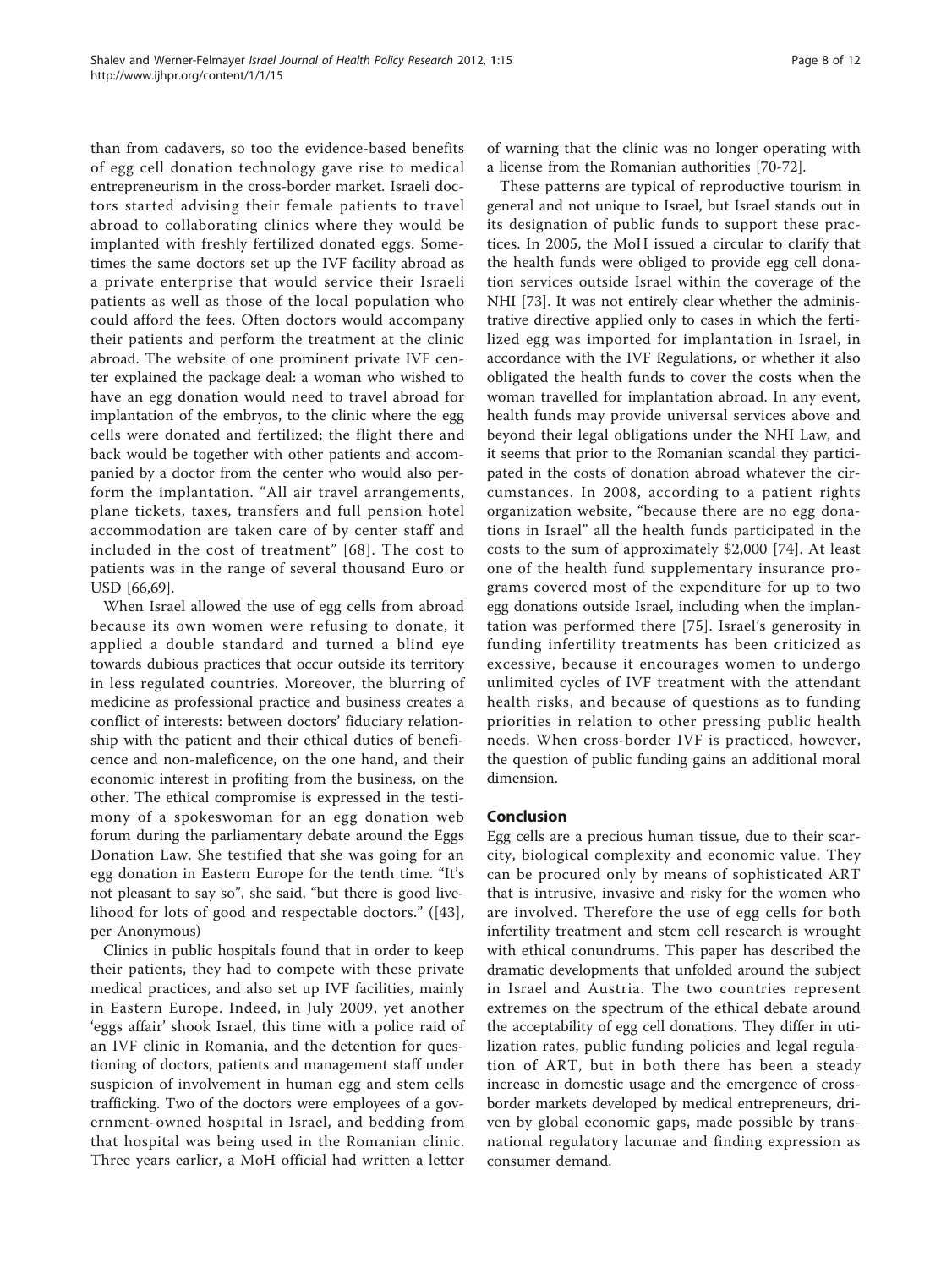The need of post-menopausal women for egg donations appears to be a major factor in the growth of cross-border markets in latter years. The market mentality is not really appropriate for the collaborations that are necessary in order to bring a child into the world. Yet some medical entrepreneurs involved in the business of egg cells appear to view women's bodies as a natural resource to be mined for profit. It is not surprising that egg cells are not readily available, and there is a so-called 'shortage'. It is an artificial shortage created by the technological possibility and the demand of 'consumers'. This demand arises within a complex cultural context, in which the technological possibilities generate new social constructs of infertility and hence, new forms of suffering from childlessness. On the one hand, women are appropriating the technology so as to experience pregnancy and childbirth even though they cannot be genetic mothers. On the other hand, the satisfaction of their desire comes at substantial cost. The transnational market in egg cells for infertility treatment and research raises a multitude of ethical issues related to the commercialization of medicine, the commodification of human body parts, and the exploitation of women. Other issues of paramount concern relate to the rights of the children, such as the right to know their genetic origins, and the right to naturalization and to enter the country of the commissioning parent's origin.

The proliferation of ART, in general, and its use with egg cell donations, in particular, has been driven by a rapid translation of medical experimentation into marketed services. In other words, egg cells were 'harvested' on a wide scale before the science and technology were optimized. No doubt there have been benefits. Nonetheless, concerns about the long term effects on the health of children and women in various contexts of IVF are only now coming to light. There is by now ample evidence that these risks are considerable and that there is a problem of under-reporting adverse effects. For example, the possible immune reaction of a recipient towards embryos from donated egg cells has been completely ignored, but recent studies show that serious hypertensive disorders (pre-eclampsia) - a classical case of maladaptation of the mother's immune system to the fetus occur with increased incidence in IVF using donated egg cells [[76](#page-10-0),[77](#page-11-0)].

Since much of the practice of egg cell donations takes place in the private market, there is a general lack of medical and epidemiological data on its efficacy and safety. If that lack is to be filled, there is need for harmonisation of domestic laws and formulation of new instruments for international governance that will require transparency and accountability from professionals. Israel and Austria have very different approaches of law and policy to egg cell donation but cross-border issues are common to both, and it is clear that the global ventures of medical entrepreneurs pose new challenges for transnational governance. This paper indicates the scope of the matter and the need for a broad and concerted global response. An argument could be made for extra-territorial criminal jurisdiction. At the very least, a state ought not to support cross-border IVF practices with public funds unless it assumes responsibility to take appropriate measures that will ensure they do not lead to abuse.

#### Endnotes

<sup>1</sup> ICSI entails the isolation of one sperm cell from the semen and injecting it directly into the woman's ova.<br><sup>2</sup> In this paper we use the term 'egg cell' to replace the

interchangeable terms of 'egg', 'oocyte' or 'ovum'. <sup>3</sup> The numbers are based on the records of the statu-

tory approvals committee under the Surrogate Mother Agreements (Approval of the Agreement and Status of the Child) Law, 1996 since the law came into force, and were presented by Etti Samama, a researcher from Ben Gurion University, at a conference held in Tel Aviv on December 27, 2010.<br><sup>4</sup> Note that follicular development, which is a neces-

sary support mechanism for egg cell maturation, is itself

a complex and not fully understood biological process. <sup>5</sup> Somatic cell nuclear transfer (SCNT) is a cloning technique for producing a genetically identical duplicate of an organism by replacing the nucleus of an unfertilized egg cell with the nucleus of an adult cell and then stimulating it to develop. Cloning for reproductive purposes is forbidden under Israeli law and in many other countries. So-called therapeutic cloning - i.e., stem cell research with cloned embryos for potential use in transplantation medicine - would eliminate problems related to host immune rejection of the grafted tissue.<br><sup>6</sup> Pluripotency refers to the potential of a stem cell to

differentiate into any type of fetal or adult cell. Induced pluripotent stem cells, commonly abbreviated as iPSCs, are adult cells that have been reprogrammed so that they revert to an embryonic-like state and regain differentiability. Tissues derived from iPSCs would be a nearly identical match to the cell donor and thus probably avoid rejection by the immune system, like cloned stem cells. Hence the hope of researchers that they will prove useful in personalised regenerative medicine provided that general drawbacks of pluripotent cells, like tumori-

genicity, can be overcome.<br> $\frac{7}{7}$  Parthenogenesis is asexual production, where the development of an embryo from an egg cell occurs without fertilization by a male. Blastocyst refers to the stage of development when the egg cell has become a cluster of embryonic cells that is ready to implant in the lining of the womb. Parthenogenic blasotcysts can be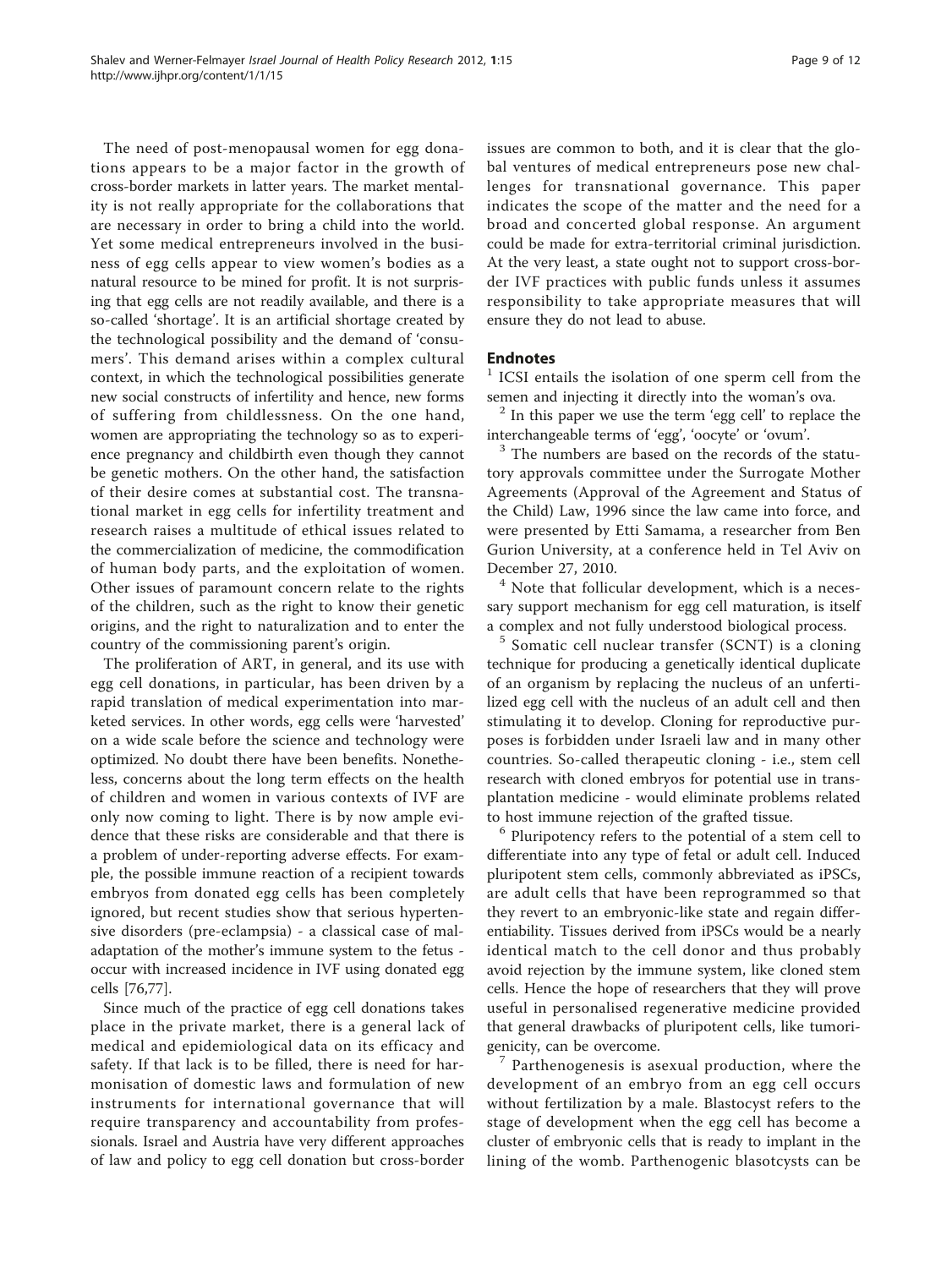<span id="page-9-0"></span>generated from mature egg cells by stimulation in vitro. In humans they will not develop into viable embryos. <sup>8</sup> Each cell contains a general genome in its nucleus

(nuclear DNA) and an extra genome in its mitochondria, the vesicles of cells responsible for energy generation through respiration. A variety of diseases is connected to mutations in mitochondrial DNA and could thus be avoided.<br><sup>9</sup> The number is calculated as follows: 23,828 cycles  $\times$ 

15% live births per cycle = 3,574 live births.<br><sup>10</sup> Treatment cycles per 1,000 women between the ages of 15 and 49.<br> $\frac{11}{11}$  Concerns about unwitting half-sibling marriage are

universal. In Israel these concerns are raised primarily by rabbinical authorities because the law of marriage is predominantly governed by halakha for the Jewish majority in the country. There is controversy amongst halakhic authorities as to the marital eligibility of children born of third-party reproduction, due to doubts about mamzerut. This lies beyond the scope of this

paper.  $12$  Civil partnership is possible in Austria since 2010.<br> $13$  The assumption is that the donor will herself be in need of treatment, as was the case in Israel before the enactment of its new law.  $14$  Austria's appeal against this ruling is pending before

the European Court's Grand Chamber. On February 23, 2011, the Chamber decided to examine the merits of the claim of violation of privacy, but rejected the argument that the right to found a family guarantees a right to procreation. [[http://cmiskp.echr.coe.int/tkp197/view.](http://cmiskp.echr.coe.int/tkp197/view.asp?action=html&documentId = 826894&portal=hbkm&source=externalbydocnumber&table=F69A27FD8FB86142BF01C1166DEA398649) [asp?action=html&documentId = 826894&portal=hbkm&](http://cmiskp.echr.coe.int/tkp197/view.asp?action=html&documentId = 826894&portal=hbkm&source=externalbydocnumber&table=F69A27FD8FB86142BF01C1166DEA398649) [source=externalbydocnumber&table=F69A27FD8FB8614](http://cmiskp.echr.coe.int/tkp197/view.asp?action=html&documentId = 826894&portal=hbkm&source=externalbydocnumber&table=F69A27FD8FB86142BF01C1166DEA398649) [2BF01C1166DEA398649](http://cmiskp.echr.coe.int/tkp197/view.asp?action=html&documentId = 826894&portal=hbkm&source=externalbydocnumber&table=F69A27FD8FB86142BF01C1166DEA398649)]

## Additional material

[Additional file 1: H](http://www.biomedcentral.com/content/supplementary/2045-4015-1-15-S1.DOC)ealth risks of egg cells procurement.

#### Abbreviations

ART: Assisted reproductive technology; IVF: In vitro fertilisation; MAR: Medically assisted reproduction; MoH: Ministry of Health; NHI: National health insurance; SCNT:Somatic cell nuclear transfer.

#### Author details

<sup>1</sup>Department for Reproduction and Society, International Center for Health, Law and Ethics, Haifa University, Israel. <sup>2</sup> Division of Biological Chemistry, Biocenter, and Bioethics Network Ethucation, Medical University of Innsbruck, Fritz-Pregl-Strasse 3, A-6020 Innsbruck, Austria.

#### Authors' contributions

Both authors have made substantial intellectual contributions to this article in the conception, design and interpretation of the data, the drafting and the final approval of the submitted version.

#### Authors' information

CS is a human rights bio-ethicist. She works as an independent consultant on health and research ethics for local and international public interest organisations, and teaches at the law faculty of Haifa University. GWF is a professor of Medical Biochemistry working at the intersection between basic biomedical research and bioethics and the founder of Ethucation - the Austrian unit of NIMED, the Network of Institutions for Medical Ethics Education, UNESCO Chair in Bioethics (IL).

#### Competing interests

The authors declare that they have no competing interests.

Received: 2 March 2011 Accepted: 18 April 2012 Published: 18 April 2012

#### References

- 1. European Society of Human Reproduction and Embryology (ESHRE): ART fact sheet.[\[http://www.eshre.eu/ESHRE/English/Guidelines-Legal/ART-fact](http://www.eshre.eu/ESHRE/English/Guidelines-Legal/ART-fact-sheet/page.aspx/1061)[sheet/page.aspx/1061\]](http://www.eshre.eu/ESHRE/English/Guidelines-Legal/ART-fact-sheet/page.aspx/1061).
- 2. The Nobel Assembly at Karolinska Institute: Nobel Prize in Physiology or Medicine 2010: Advanced Information.[\[http://www.nobelprize.org/](http://www.nobelprize.org/nobel_prizes/medicine/laureates/2010/advanced.html) [nobel\\_prizes/medicine/laureates/2010/advanced.html](http://www.nobelprize.org/nobel_prizes/medicine/laureates/2010/advanced.html)].
- 3. American Society of Reproductive Medicine: Age and Fertility: A Guide for Patients. 2003 [[http://www.asrm.org/uploadedFiles/ASRM\\_Content/](http://www.asrm.org/uploadedFiles/ASRM_Content/Resources/Patient_Resources/Fact_Sheets_and_Info_Booklets/agefertility.pdf) [Resources/Patient\\_Resources/Fact\\_Sheets\\_and\\_Info\\_Booklets/agefertility.](http://www.asrm.org/uploadedFiles/ASRM_Content/Resources/Patient_Resources/Fact_Sheets_and_Info_Booklets/agefertility.pdf) [pdf](http://www.asrm.org/uploadedFiles/ASRM_Content/Resources/Patient_Resources/Fact_Sheets_and_Info_Booklets/agefertility.pdf)].
- 4. Annas GJ: In American Bioethics: Crossing Human Rights and Health Law Boundaries. Volume 11. New York: Oxford University Press; 2005.
- 5. Rothman BK: Recreating Motherhood New Brunswick, NJ: Rutgers University Press; 2000, 177.
- 6. Dickenson D: Property in the Body Cambridge: Cambridge University Press; 2007.
- 7. Waldby C: Oocyte markets: women's reproductive work in embryonic stem cell research. New Genetics and Society 2008, 27(1):19-31.
- 8. Beier H: Die Entdeckung der Eizelle der Säugetiere und des Menschen. Reproduktionsmedizin 2002, 18:333-338.
- 9. Krysko DV, Diez-Fraile A, Criel G, Svistunov AA, Vandenabeele P, D'Herde K: [Life and death of female gametes during oogenesis and folliculogenesis.](http://www.ncbi.nlm.nih.gov/pubmed/18622770?dopt=Abstract) Apoptosis 2008, 13:1065-1087.
- 10. Broekmans FJ, Soules MR, Fauser BC: [Ovarian aging: mechanisms and](http://www.ncbi.nlm.nih.gov/pubmed/19589949?dopt=Abstract) [clinical consequences.](http://www.ncbi.nlm.nih.gov/pubmed/19589949?dopt=Abstract) Endocr Rev 2009, 30:465-493.
- 11. Nastri CO, Ferriani RA, Rocha IA, Martins WP: [Ovarian hyperstimulation](http://www.ncbi.nlm.nih.gov/pubmed/20140640?dopt=Abstract) [syndrome: pathophysiology and prevention.](http://www.ncbi.nlm.nih.gov/pubmed/20140640?dopt=Abstract) J Assist Reprod Genet 2010, 27:121-128.
- 12. Humaidan P, Quartarolo J, Papanikolaou EG: [Preventing ovarian](http://www.ncbi.nlm.nih.gov/pubmed/20416867?dopt=Abstract) [hyperstimulation syndrome: guidance for the clinician.](http://www.ncbi.nlm.nih.gov/pubmed/20416867?dopt=Abstract) Fertil Steril 2010, 94:389-400.
- 13. Verberg MFG, Macklon NS, Nargund G, Frydman R, Devroey P, Broekmans FJ, Fauser BCJM: Mild ovarian stimulation for IVF. Hum Reprod 2009, 15:13-29.
- 14. Center for Bioethics and Culture: Eggsploitation. 2010 [[http://www.](http://www.eggsploitation.com) [eggsploitation.com](http://www.eggsploitation.com)].
- 15. Abrams F: The Misery Behind the Baby Trade. Daily Mail 2006 [[http://](http://www.dailymail.co.uk/femail/article-396220/The-misery-baby-trade.html) [www.dailymail.co.uk/femail/article-396220/The-misery-baby-trade.html\]](http://www.dailymail.co.uk/femail/article-396220/The-misery-baby-trade.html).
- 16. Seoul National University Investigation Committee: Summary of the Final Report on Professor Woo Suk Hwang's Research Allegations. 2006 [<http://www.nytimes.com/2006/01/09/science/text-clonereport.html>], Seoul.
- 17. Korean ethics committee condemns stem cell research. Bionews 2006 [[http://www.bionews.org.uk/page\\_12634.asp\]](http://www.bionews.org.uk/page_12634.asp).
- 18. Dickenson D, Idiakez IA: Ova donation for stem cell research: an international perspective. International Journal of Feminist Approaches to Bioethics 2008, 1:125-144.
- 19. Hanna JH, Saha K, Jaenisch R: [Pluripotency and cellular reprogramming:](http://www.ncbi.nlm.nih.gov/pubmed/21074044?dopt=Abstract) [facts, hypotheses, unresolved issues.](http://www.ncbi.nlm.nih.gov/pubmed/21074044?dopt=Abstract) Cell 2010, 143:508-525.
- 20. Carson SA, Eschenbach DA, Lomax G, Rice VM, Sauer MV, Taylor RN, California Institute of Regenerative Medecine advisory committee: [Proposed](http://www.ncbi.nlm.nih.gov/pubmed/20189168?dopt=Abstract) [oocyte donation guidelines for stem cell research.](http://www.ncbi.nlm.nih.gov/pubmed/20189168?dopt=Abstract) Fertil Steril 2010, 94(7):2503-6.
- 21. World Health Organization: Genomics and World Health Geneva: WHO; 2002, 122-172.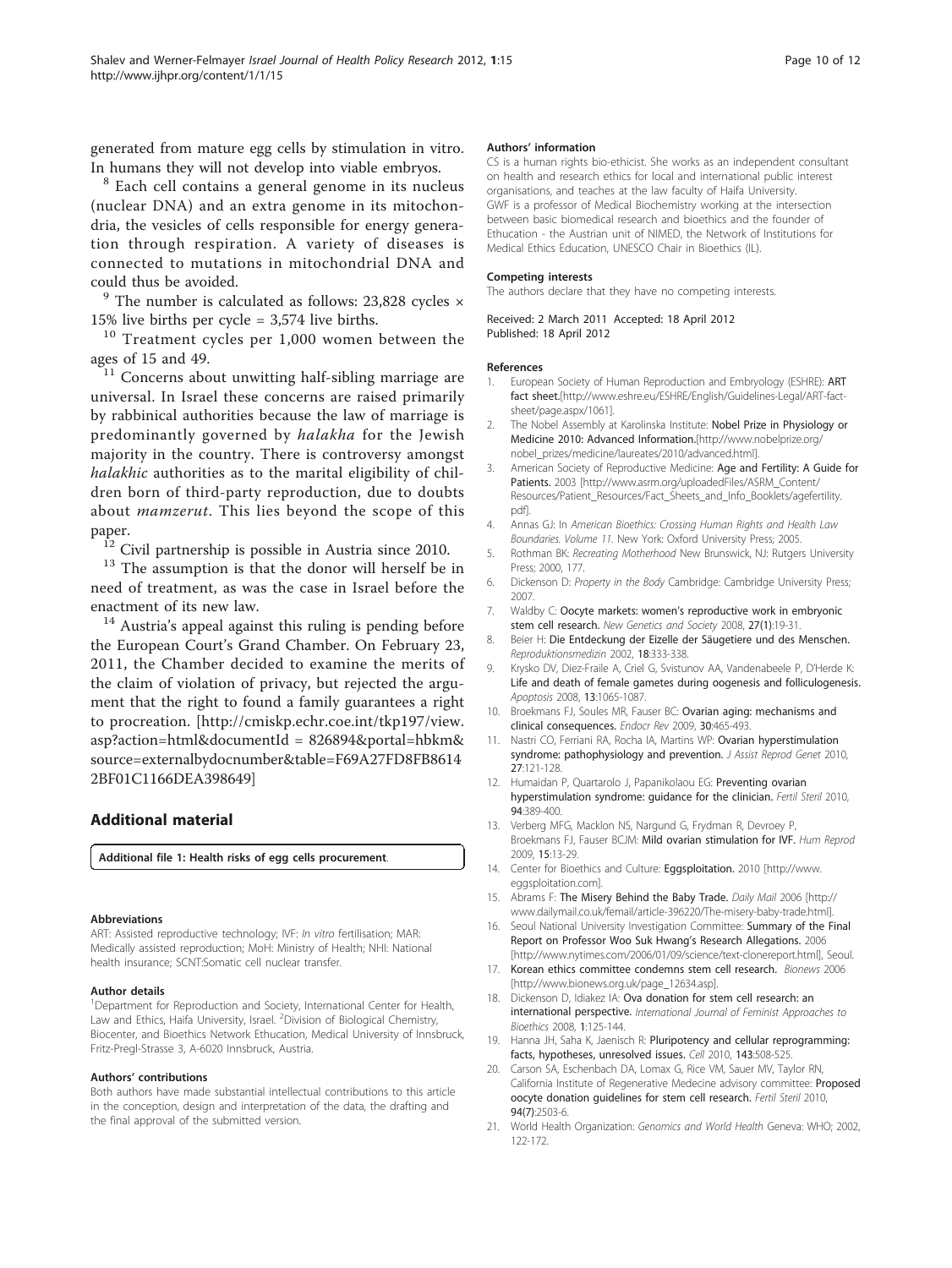- <span id="page-10-0"></span>22. UK Human Fertilisation and Embryology Authority: Scientific Review of the Safety and Efficacy of Methods to Avoid Mitochondrial Disease through Assisted Conception. London. 2011 [<http://www.hfea.gov.uk/6372.html>].
- 23. Laurance J: Three-Parent Babies on the Way, say IVF experts. The Independent 2011 [[http://www.independent.co.uk/life-style/health-and](http://www.independent.co.uk/life-style/health-and-families/health-news/threeparent-babies-on-the-way-say-ivf-experts-2270078.html)[families/health-news/threeparent-babies-on-the-way-say-ivf-experts-2270078.](http://www.independent.co.uk/life-style/health-and-families/health-news/threeparent-babies-on-the-way-say-ivf-experts-2270078.html) [html\]](http://www.independent.co.uk/life-style/health-and-families/health-news/threeparent-babies-on-the-way-say-ivf-experts-2270078.html).
- 24. Israel Ministry of Health: IVF Treatments: Absolute Numbers, Percentages, Rates 2001-2009.[\[http://www.old.health.gov.il/Download/pages/IVF\\_1986-](http://www.old.health.gov.il/Download/pages/IVF_1986-2009.pdf) [2009.pdf\]](http://www.old.health.gov.il/Download/pages/IVF_1986-2009.pdf).
- 25. de Mouzon J, Goossens V, Bhattacharya S, Castilla JA, Ferraretti AP, Korsak V, Kupka M, Nygren KG, Nyboe Andersen A, European IVF-monitoring (EIM) Consortium, for the European Society of Human Reproduction and Embryology (ESHRE), European IVF-monitoring (EIM) Consortium, for the European Society of Human Reproduction and Embryology (ESHRE): [Assisted reproductive technology in Europe, 2006: results generated](http://www.ncbi.nlm.nih.gov/pubmed/20570973?dopt=Abstract) [from European registers by ESHRE.](http://www.ncbi.nlm.nih.gov/pubmed/20570973?dopt=Abstract) Hum Reprod 2010, 25:1851-1862.
- 26. Austria Ministry of Health: IVF-Register Jahresbericht 2009 (Report of the IVF register 2009). Vienna. 2010 [[http://www.bmg.gv.at/cms/site/](http://www.bmg.gv.at/cms/site/attachments/2/2/2/CH0975/CMS1038912858686/ivf-jahresbericht_2009.pdf) [attachments/2/2/2/CH0975/CMS1038912858686/ivf-jahresbericht\\_2009.pdf](http://www.bmg.gv.at/cms/site/attachments/2/2/2/CH0975/CMS1038912858686/ivf-jahresbericht_2009.pdf)].
- 27. Collins JA: [International survey of the health economics of IVF.](http://www.ncbi.nlm.nih.gov/pubmed/12078837?dopt=Abstract) Human Reproduction Update 2002, 8(3):265-277.
- 28. International Committee for Monitoring Assisted Reproductive Technology, de Mouzon J, Lancaster P, Nygren KG, Sullivan E, Zegers-Hochschild F, Mansour R, Ishihara O, Adamson D: [World collaborative report on assisted](http://www.ncbi.nlm.nih.gov/pubmed/19474459?dopt=Abstract) [reproductive technology, 2002.](http://www.ncbi.nlm.nih.gov/pubmed/19474459?dopt=Abstract) Hum Reprod 2009, 24:2310-2320.
- 29. Austria Ministry of Health: IVF-Register Jahresbericht 2006 (Report of the IVF register 2006). Vienna. 2007 [[http://bmg.gv.at/cms/home/attachments/](http://bmg.gv.at/cms/home/attachments/2/2/2/CH1094/CMS1038912858686/ivf-jahresbericht_2006.pdf) [2/2/2/CH1094/CMS1038912858686/ivf-jahresbericht\\_2006.pdf\]](http://bmg.gv.at/cms/home/attachments/2/2/2/CH1094/CMS1038912858686/ivf-jahresbericht_2006.pdf).
- 30. Austrian IVF Fund Act: IVF Fonds Gesetz.[\[http://www.ris.bka.gv.at/](http://www.ris.bka.gv.at/GeltendeFassung.wxe?Abfrage=Bundesnormen&Gesetzesnummer = 10005158) [GeltendeFassung.wxe?Abfrage=Bundesnormen&Gesetzesnummer =](http://www.ris.bka.gv.at/GeltendeFassung.wxe?Abfrage=Bundesnormen&Gesetzesnummer = 10005158) [10005158\]](http://www.ris.bka.gv.at/GeltendeFassung.wxe?Abfrage=Bundesnormen&Gesetzesnummer = 10005158).
- 31. Medical Guidelines for IVF Treatment: Recommendations of the Insler Committee Jerusalem: Israel Ministry of Health; 1998.
- 32. Shalev C, Gooldin S: [The uses and misuses of in-vitro fertilization in](http://www.ncbi.nlm.nih.gov/pubmed/17153728?dopt=Abstract) [Israel: some sociological and ethical considerations.](http://www.ncbi.nlm.nih.gov/pubmed/17153728?dopt=Abstract) Nashim - Journal of Jewish Women's Studies & Gender Issues 2006, 12:151-176.
- 33. Kahn S: Reproducing Jews Durham and London: Duke University Press; 2000. 34. Birenbaum-Carmeli D, Carmeli Y: Kin, Gene, Community: Reproductive
- Technology among Jewish Israelis Oxford/New York: Berghahn Books; 2010. 35. Public Health (Extra-Corporeal Fertilization) Regulations of 1987. Kovetz Takanot 1987, 5747; 978.
- 36. , FH 2401/95 Nahmani v. Nahmani 50 P.D. (4) 661.
- 37. , HC 998,2078,2444/96 Weitz et al. v. Minister of Health (unpublished decision of February 2, 1997).
- 38. European Commission: Europeans and Biotechnology in 2010.[\[http://ec.](http://ec.europa.eu/public_opinion/archives/ebs/ebs_341_winds_en.pdf) [europa.eu/public\\_opinion/archives/ebs/ebs\\_341\\_winds\\_en.pdf](http://ec.europa.eu/public_opinion/archives/ebs/ebs_341_winds_en.pdf)], Table 1.
- 39. Eggs Donation Law, 2010. Sefer HaChukkim , 5770; 2242: 520.
- 40. Rabinerson D, Dekel A, Orvieto R, Feldberg D, Simon D, Kaplan B: [Subsidised oocyte donation in Israel \(1998-2000\): results, costs and](http://www.ncbi.nlm.nih.gov/pubmed/11980772?dopt=Abstract) [lessons.](http://www.ncbi.nlm.nih.gov/pubmed/11980772?dopt=Abstract) Hum Reprod 2002, 17(5):1404-1406.
- 41. Reznick R: Four victims of the eggs affair will be compensated with 1.5 million. Walla News 2005 [\[http://news.walla.co.il/?w=/1/733920\]](http://news.walla.co.il/?w=/1/733920).
- 42. Siegel-Itzkovich J: Doctor'[s licence suspended after he admitted](http://www.ncbi.nlm.nih.gov/pubmed/17363811?dopt=Abstract) [removing ova without consent.](http://www.ncbi.nlm.nih.gov/pubmed/17363811?dopt=Abstract) BMJ 2007, 334:557.
- 43. Joint Committee for the Advancement of Women and Labor and Welfare: Protocol per MK Y Dayan (Committee Chair), Israel; 2000.
- 44. Israel Ministry of Health: Multi-Professional Public Committee on Egg Donations. Recommendations. Jerusalem. 2001 [\[http://www.old.health.](http://www.old.health.gov.il/pages/default.asp?maincat = 1&catid = 6&pageid = 5102) [gov.il/pages/default.asp?maincat = 1&catid = 6&pageid = 5102](http://www.old.health.gov.il/pages/default.asp?maincat = 1&catid = 6&pageid = 5102)].
- 45. Public Health (Extra-Corporeal Fertilization) Regulations (Amendment), 2001. Kovetz Takanot , 5762; 277.
- Welfare and Health Committee: Protocol No. 308 per O. Balaban, Chen Patient Organization, Israel; 2008.
- 47. The Prohibition of Genetic Intervention (Human Cloning and Genetic Manipulation of Reproductive Cells) Law, 1999. Sefer HaChukkim , 5759; 47.
- Israel National Committee for Medical Experiments in Human Beings: Activity Report. Jerusalem 2003, 6-7.
- 49. Eggs Donation Bill, 2007. Hatza'ot Chok HaMemshalah , 5767; 292.
- 50. Bernat E: [The human right to reproduce non-coitally? A comment on the](http://www.ncbi.nlm.nih.gov/pubmed/15214357?dopt=Abstract) Austrian constitutional court'[s judgement of 14 October 1999.](http://www.ncbi.nlm.nih.gov/pubmed/15214357?dopt=Abstract) Univ Tasman Law Rev 2002, 21:20-38.
- 51. Austrian Reproductive Medicine Act, 1992. Fortpflanzungsmedizingesetz [[http://www.ris.bka.gv.at/GeltendeFassung.wxe?](http://www.ris.bka.gv.at/GeltendeFassung.wxe?Abfrage=Bundesnormen&Gesetzesnummer = 10003046) [Abfrage=Bundesnormen&Gesetzesnummer = 10003046\]](http://www.ris.bka.gv.at/GeltendeFassung.wxe?Abfrage=Bundesnormen&Gesetzesnummer = 10003046), last amended in 2011.
- 52. Opinion of the Austrian Bioethics Commission: Research on Human Embryonic Stem Cells. Vienna. 2009 [[http://www.bka.gv.at/DocView.axd?](http://www.bka.gv.at/DocView.axd?CobId = 34240)  $Cohid = 342401$
- 53. Fink S: Ethics vs. innovation? The impact of embryo research laws on the innovative ability of national economies. Science, Technology and Innovation Studies 2007, 3(2):133-149.
- Commission of the European Communities: Commission staff working paper: Report on Human Embryonic Stem Cell Research European Commission: Brussels; 2003.
- 55. Ferraretti AP, Pennings G, Gianaroli L, Natali F, Magli MC: [Cross-border](http://www.ncbi.nlm.nih.gov/pubmed/20113964?dopt=Abstract) [reproductive care: a phenomenon expressing the controversial apects of](http://www.ncbi.nlm.nih.gov/pubmed/20113964?dopt=Abstract) [reproductive technologies.](http://www.ncbi.nlm.nih.gov/pubmed/20113964?dopt=Abstract) Reprod Biomed Online 2010, 20:261-266.
- 56. Council of Europe: Convention for the Protection of Human Rights and Fundamental Freedoms. Council of Europe: Strasbourg; 1950.
- 57. European Court of Human Rights: Application no. 57813/00. Case of S.H. and Others v. Austria. Strasbourg 2010.
- 58. German Act for Protection of Embryos (Embryonenschutzgesetz), 1990. , Federal Law Gazette I(69) 2746.
- 59. Shalev C: [Stem cell tourism a challenge for trans-national governance.](http://www.ncbi.nlm.nih.gov/pubmed/20945266?dopt=Abstract) Am J Bioeth 2010, 10(5):40-42.
- 60. Spar D: [Reproductive tourism and the regulatory map.](http://www.ncbi.nlm.nih.gov/pubmed/15703416?dopt=Abstract) New Engl J Med 2005, 352:531-533.
- 61. IANS Indo-Asian News Service: Surrogacy a \$445 mn business in India. Economic Times 2008 [\[http://www.geneticsandsociety.org/article.php?id =](http://www.geneticsandsociety.org/article.php?id = 4241) [4241](http://www.geneticsandsociety.org/article.php?id = 4241)].
- 62. India's surrogacy industry faces regulation. [[http://www.bbc.co.uk/news/](http://www.bbc.co.uk/news/10310750) [10310750\]](http://www.bbc.co.uk/news/10310750), BBC 14 June 2010.
- 63. Maranto G: They are just the wombs. Biopolitical Times 2010 [\[http://www.](http://www.biopoliticaltimes.org/article.php?id = 5497&&printsafe = 1) [biopoliticaltimes.org/article.php?id = 5497&&printsafe = 1\]](http://www.biopoliticaltimes.org/article.php?id = 5497&&printsafe = 1).
- 64. Ethics Committee Of The American Society For Reproductive Medicine: [Financial Compensation of Oocyte Donors.](http://www.ncbi.nlm.nih.gov/pubmed/22512886?dopt=Abstract) Fertility & Sterility 2007, 88:305-309.
- 65. Shenfield F, de Mouzon J, Pennings G, Ferraretti AP, Andersen AN, de Wert G, Goossens V, ESHRE Taskforce on Cross Border Reproductive Care: [Cross border reproductive care in six European countries.](http://www.ncbi.nlm.nih.gov/pubmed/20348165?dopt=Abstract) Hum Reprod 2010, 25:1361-1368.
- 66. Nahman M: [Nodes of desire: Romanian egg sellers,](http://www.ncbi.nlm.nih.gov/pubmed/22514667?dopt=Abstract) 'dignity' and feminist [alliances in transnational ova exchanges.](http://www.ncbi.nlm.nih.gov/pubmed/22514667?dopt=Abstract) European Journal of Women's Studies 2008, 15(2):5-82.
- 67. Lotan O: Egg donations in Israel. Knesset Department for Research and Information, Jerusalem; 2006 [[http://www.knesset.gov.il/mmm/data/pdf/](http://www.knesset.gov.il/mmm/data/pdf/m01584.pdf) [m01584.pdf](http://www.knesset.gov.il/mmm/data/pdf/m01584.pdf)], [Hebrew].
- 68. Fertility Medical Center. [<http://www.global-ivf.com/?catID = 7>], (accessed 26 June 2008 and 25 October 2010).
- 69. Darom N, Linder-Ganz R: Step children. The Marker Week 2008 [\[http://www.](http://www.haaretz.co.il/hasite/spages/1004785.html) [haaretz.co.il/hasite/spages/1004785.html\]](http://www.haaretz.co.il/hasite/spages/1004785.html).
- 70. Niv S: The eggs affair in Romania. Globes 2009 [[http://www.globes.co.il/](http://www.globes.co.il/news/article.aspx?did = 1000483796) [news/article.aspx?did = 1000483796](http://www.globes.co.il/news/article.aspx?did = 1000483796)].
- 71. Even D, 'Ayadath F: [30 Israelis arrested in Romania under suspicion of](http://www.ncbi.nlm.nih.gov/pubmed/22514802?dopt=Abstract) [illegal trading in eggs.](http://www.ncbi.nlm.nih.gov/pubmed/22514802?dopt=Abstract) Ha'aretz 2009 [\[http://www.haaretz.co.il/hasite/](http://www.haaretz.co.il/hasite/spages/1101793.html) [spages/1101793.html\]](http://www.haaretz.co.il/hasite/spages/1101793.html).
- 72. Somfalvi A, Romania: 30 Israelis detained in egg trafficking case. Ynet 2009 [\[http://www.ynetnews.com/articles/0,7340,L-3749054,00.html](http://www.ynetnews.com/articles/0,7340,L-3749054,00.html)].
- 73. Israel Ministry of Health: Medical Administration Circular No. 39/2005. Egg Donation from Abroad. Jerusalem 2005 [[http://www.old.health.gov.il/](http://www.old.health.gov.il/download/forms/a2781_mr39_05.pdf) [download/forms/a2781\\_mr39\\_05.pdf](http://www.old.health.gov.il/download/forms/a2781_mr39_05.pdf)].
- 74. The Society for Patient's Rights in Israel. [\[http://www.patients-rights.org/](http://www.patients-rights.org/index.aspx?id = 2220#FAQ_1038) [index.aspx?id = 2220#FAQ\\_1038](http://www.patients-rights.org/index.aspx?id = 2220#FAQ_1038)], (accessed 30 June 2008).
- 75. Maccabi Health Services: Silver Shield-Gold Shield, Full Document of Rights and Duties , Paragraph 29.3 [http://www.maccabi-health.co.il/site/HE/macabi. asp?pi = 348] (accessed 26 June 2008).
- 76. Klatsky PC, Delaney SS, Caughey AB, Tran ND, Schattman GL, Rosenwaks Z: [The role of embryonic origin in preeclampsia: a comparison of](http://www.ncbi.nlm.nih.gov/pubmed/21099607?dopt=Abstract)